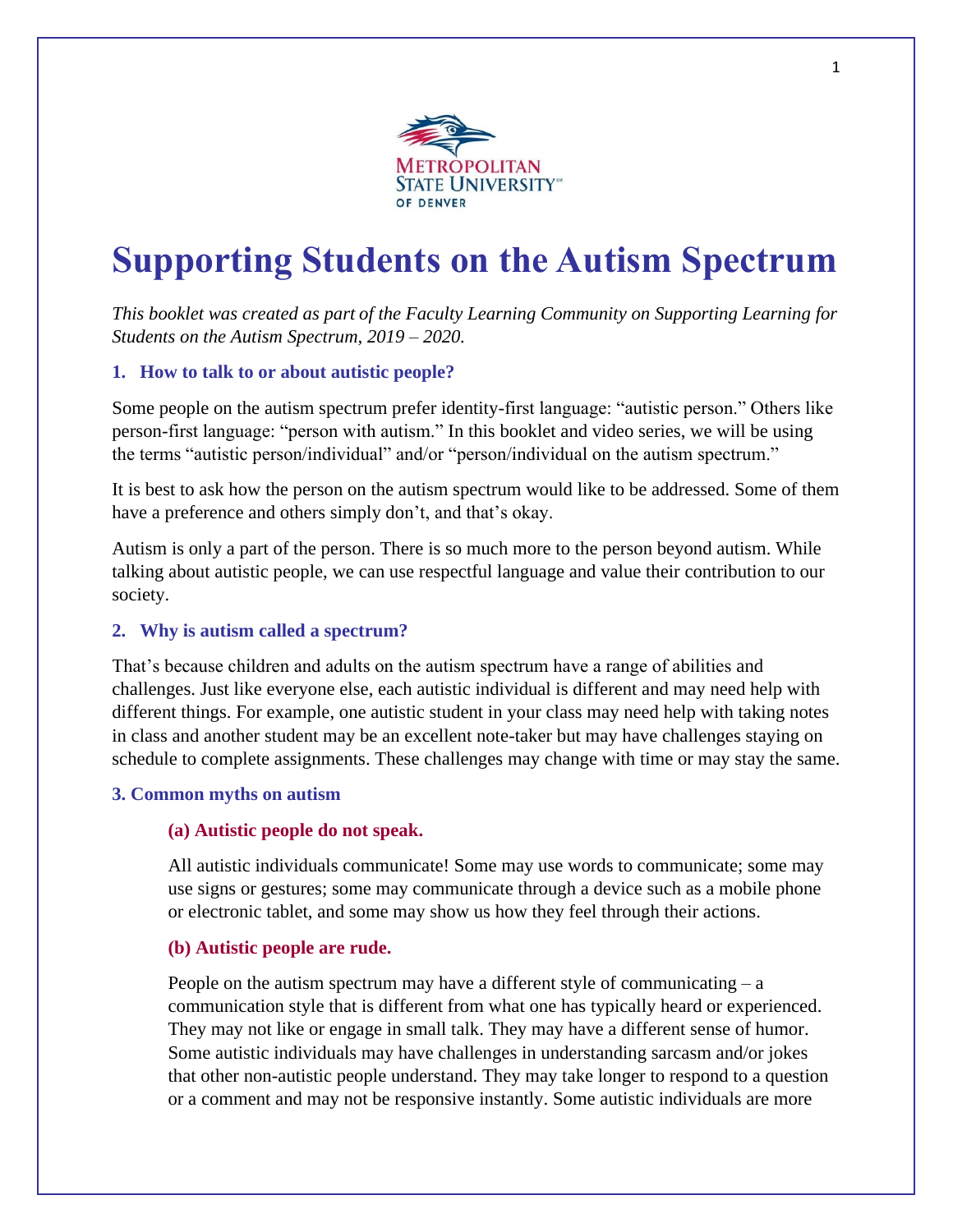direct and do not sugarcoat when they speak. Most people on the autism spectrum are "honest." They do not intend to be rude or hurt anyone's feelings. Perhaps something a non-autistic person says or does can be perceived as rude by an autistic person. Have you thought of that?

## **(c) All autistic individuals are savants.**

A savant is a label given to someone with extraordinary skills in some area. For example, the ability to remember and define all the words in a dictionary or the ability to identify patterns in a large array of numbers. Very few autistic individuals are considered savants. This means that they have extra-ordinary skills in one or more areas. They may need support in other areas. Think of it this way; you may be really good at solving the New York Times crosswords every morning but cooking a meal may not be easy for you.

### **(d) All autistic students are in STEM or computer science majors.**

This is a common myth. At Metropolitan State University of Denver and other universities, there are students who enjoy and take courses in a wide range of majors including the Arts, Sciences, Business, Engineering, Education, and Health Sciences. Students on the autism spectrum also enroll and complete both undergraduate and graduate degrees.

#### **(e) Autistic individuals like to be alone and not mingle.**

People on the autism spectrum socialize differently. They like to have friends and like to have relationships just like non-autistic individuals. Some people on the autism spectrum may not know how to make friends in a way that appeals to most non-autistic people, but they seek acceptance and understanding from everyone. Some autistic individuals may find socializing in a non-autistic way highly overwhelming because socializing requires a lot of energy. Sometimes, socialization also means masking – masking of autistic characteristics and masking of differences. When we try to mask our identity, we experience anxiety. Many autistic individuals try to mask their true nature in an attempt to fit in and be understood by non-autistic individuals.

#### **(f) Autistic individuals do not have friends.**

There are autistic individuals who have friends and those who do not. Some may have a deep and meaningful friendship with one or many individuals, and others may not. Some may have friends they hang out with and meet face-to-face and others may have online friends through social media and/or gaming. All autistic individuals like to have friends.

#### **(g) All autistic individuals have disruptive or aggressive behaviors.**

This is a highly common myth; something that has even brought about fear among people who do not understand autism or autistic persons. Sometimes, a lot is going on in the mind of an autistic person. Bright lights in the room, noise levels in the class, competing or approaching due dates, or lack of understanding from peers and professors may be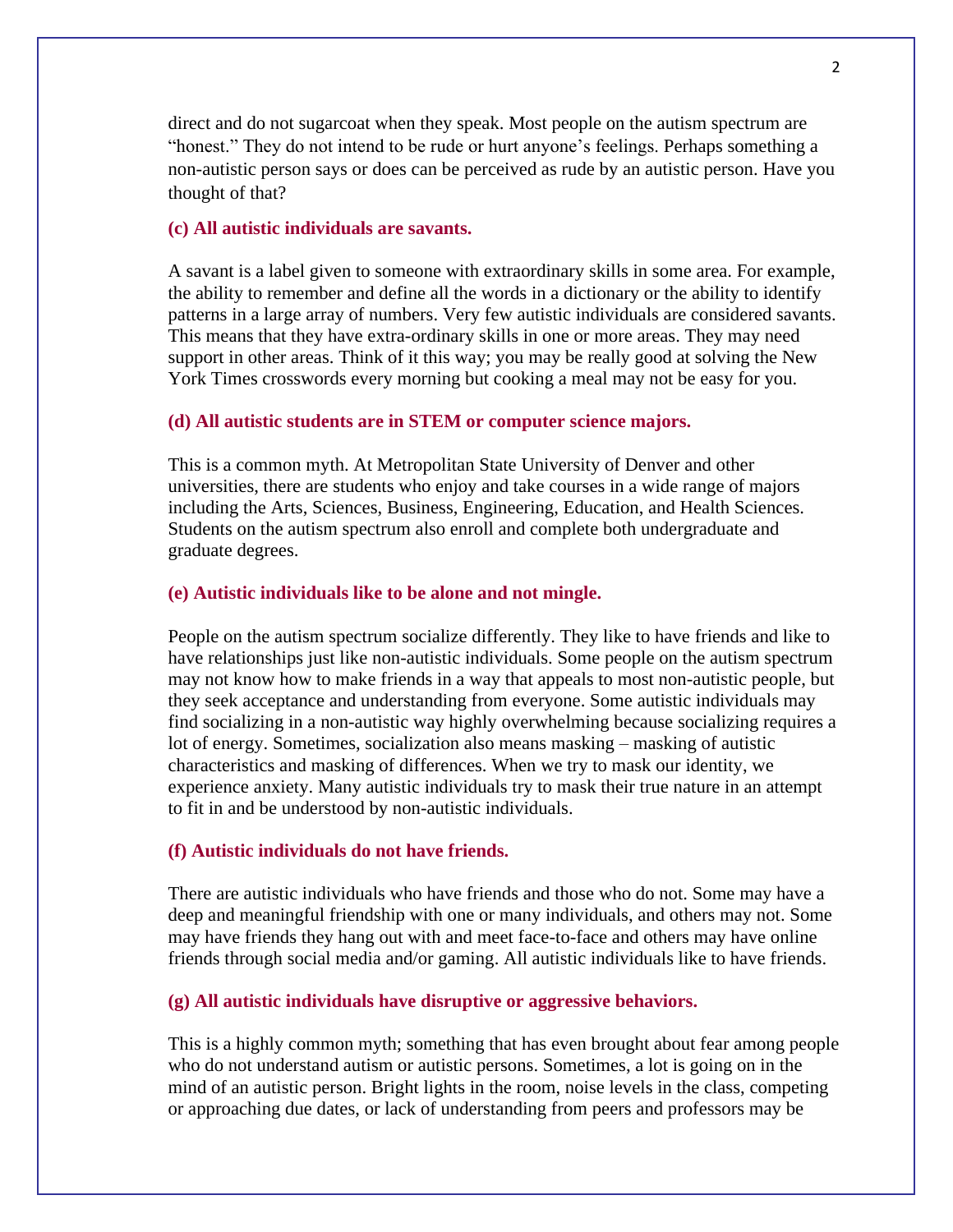overwhelming and frustrating. This sense of overwhelm can result in an aggressive behavior toward themselves or toward others. Some autistic individuals may cry, and some may be aggressive. Not all individuals on the autism spectrum are aggressive, and they do not want to be. Many autistic adults feel embarrassed and sorry after an episode of meltdown. When we practice more understanding of autistic individuals, we can help reduce difficult experiences for everyone.

## **(h) Autistic individuals are visual thinkers and have advanced visuo-spatial skills.**

Some autistic individuals do. Temple Grandin, an autistic professor and renowned speaker, talks about her ability to see things in pictures. This is an ability that she possesses. Not all autistic individuals are visual thinkers; some are. However, visual supports help everyone, especially when combined with other senses such as hearing and touch.

#### **(i) Autistic individuals cannot work in jobs that involve interpersonal interaction.**

Autistic individuals can and do work in any job they choose or enjoy. Some autistic people may enjoy interacting with others at work and some may not; that is very similar to preferences of non-autistic people. There are chefs, professors, engineers, healthcare workers, landscape designers, film makers, fitness trainers, entrepreuners, etc. who are autistic. Some autistic people may often need specific accommodations in their workplace and may need to advocate for these. With appropriate and relevant supports in place, autistic individuals can work in any job or profession. Workplaces need all kinds of individuals and all kinds of skillsets. As for everybody, when the skillset of the individual matches with what is required in the job, work is successful.

#### **(j) People of diversity cannot be autistic.**

There are autistic children and adults in every race, culture, and ethnicity. There are autistic individuals from various socio-economic backgrounds. There are autistic women, men, and those who identify with a transgender or non-binary identity. That said, socioeconomic status (SES) seems to be a huge factor that influences age/time of diagnosis in the United States.

#### **(k) Autistic individuals are intellectually disabled.**

Intellectual disability is a developmental disability like autism. There are autistic individuals who have intellectual disability and there are those who do not. People with intellectual disability may have different ways of learning when compared to those on the autism spectrum.

## **(i) Only boys have autism**

First, autism is not something a person "has." A large majority of individuals on the autism spectrum are male. However, many girls and women identify as autistic. Many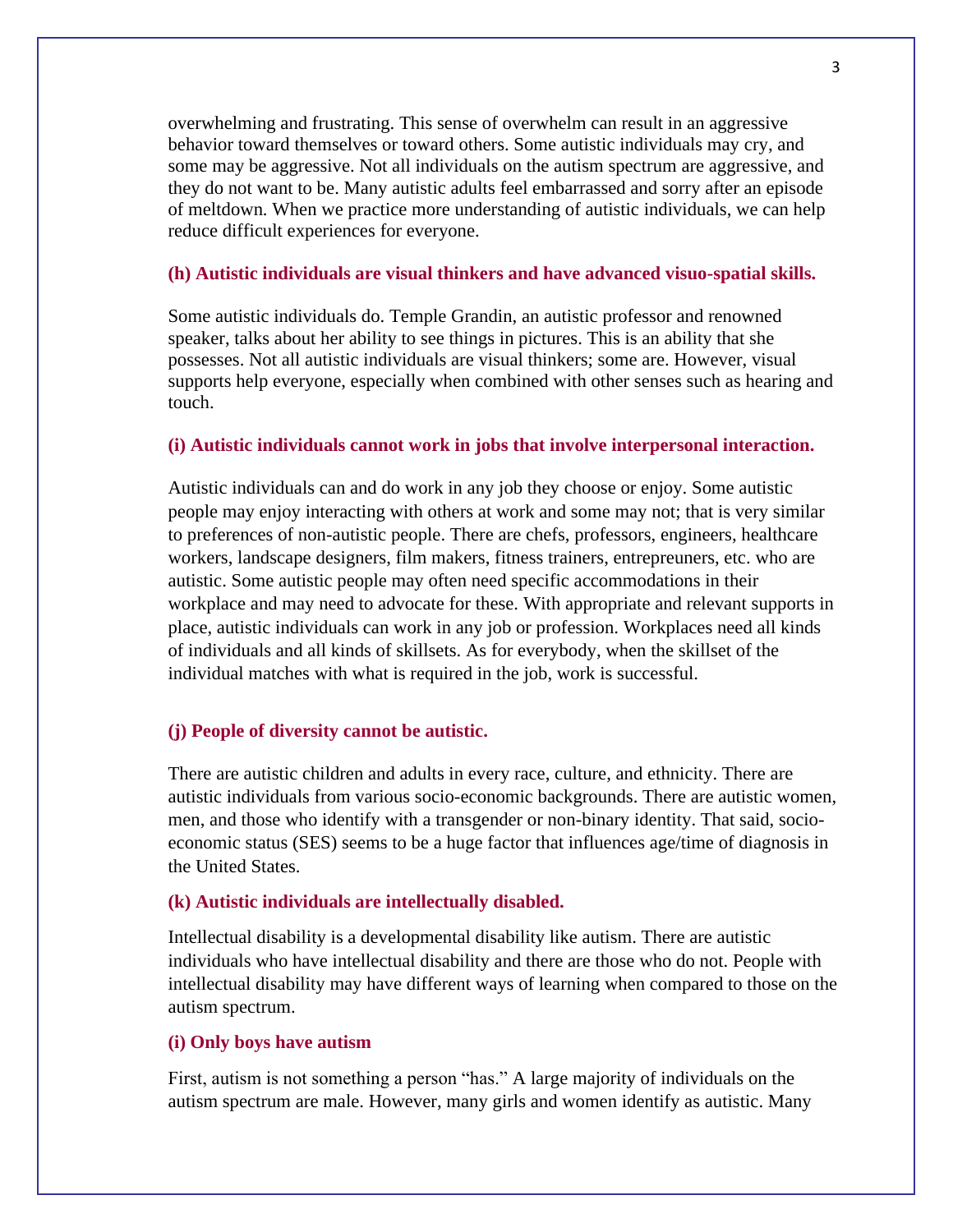women experience autism differently. For example, many women on the autism spectrum tend to hide their social or communication challenges and may try harder to fit in with social norms as imposed by non-autistic peers. As a result, many women do not receive a diagnosis of autism until they are adults.

## **(j) Autism is a mental health disorder**

No! Autism is not a mental health disorder. While it is not common for toddlers and preschoolers on the autism spectrum to experience mental health challenges, anxiety, depression, and elevated stress levels among other mental health conditions are common in adolescents and adults on the autism spectrum. As children grow older, their social demands increase. Being a teenager or being a college student is difficult for everyone.

We have to, as a society, think of and implement ideas to decrease the anxiety that we cause for our neurodiverse peers.

## **(k) Autism can be "cured" or "fixed" with medications/therapies**

After reading this document, you may have figured that autism is not a disease and not something that stays with a person for a few years and then goes away. There are no medications or treatments that can "fix" autism. In fact, autistic self-advocates around the world ask that we do not go about fixing them or finding ways to fix them, and that we do not try to convert them to become "normal."

Everyone has strengths and everyone has challenges, and our role is to merely accept and acknowledge these differences and make an effort to understand people who are different from us. Autism does not make a person any less valuable or any less lovable. So, autism does not need fixing.

## **4. What are common issues that face autistic college students?**

- There are several adults who may be diagnosed late as an adult or may have never received a diagnosis.
- Students who have had a previous diagnosis may be confused on whether they want to disclose their diagnosis to peers and professors or not. They worry about the consequences of disclosing their diagnosis. Disclosure is an individual choice.
- Some students on the autism spectrum may have challenges with advocating for themselves and making decisions for themselves.
- Many college students on the autism spectrum get bullied college by peers.
- College students on the autism spectrum may also experience a sense of isolation.
- Professors, advisors, and counselors may not understand autism and individuals on the autism spectrum, and this may lead to autistic stigma.

#### **5. How can I interact better with a student on the autism spectrum?**

- Listen carefully and pay attention to how the student communicates.
- Show respect and show understanding of the individual. Autism is not a disease and having a diagnosis of autism is not sad. So, do not sympathize with the student.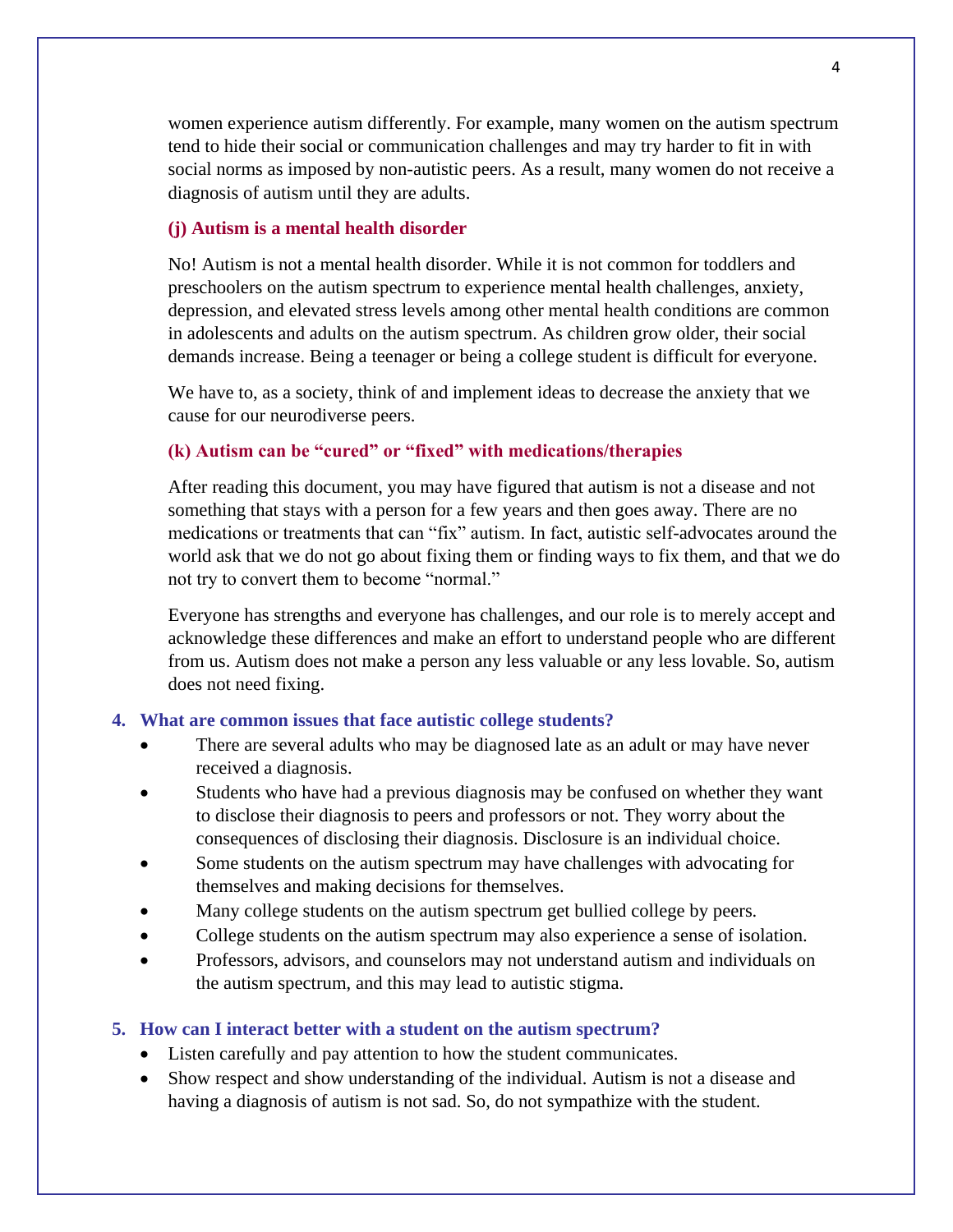- Be honest, clear, and direct in your communication. Don't think something and say something else.
- Encourage the autistic student to take responsibility, appreciate initiative and effort, and create opportunities for success.
- Support and encourage self-advocacy and independence.
- Finally, show the student that they can be equal contributors to society.

# **6. Please provide some tips on how I can best advice a student on the autism spectrum during office hours or other advising appointments?**

- Before your first meeting, introduce yourself via email or a phone call and ask the student to come to the meeting with a list of questions (for example, three questions) that they'd like to have answered during the meeting.
- Ask them if they know where to find you and send them directions preferably using visual directions if you plan on meeting with the student in person. If you plan on meeting the student virtually, include directions on how to access the virtual platform.
- During your meeting, have a clear agenda that you share with the student.
- Spend the first few minutes of your time listening to the student and the student's questions and/or concerns.
- Let the student know that you are here to help and advice, but that you may not know the answers to all questions.
- In your advising, use explicit instructions (clear distinct pathways and directions). Do not imply or sugar coat.
- Be highly task oriented.
- Avoid using any non-literal language/figurative language (for example, *"this doesn't hold water"*) and if you do use an expression, explain or reiterate what you meant. Many autistic individuals understand non-literal language, but some may find it challenging. This is good practice even for students from diverse cultural and linguistic backgrounds.
- If it is possible to have notes, a sequence of directions or a visual map, please do so.
- If there are questions that you do not know the answers to, state in a clear way that you'd be willing to find out additional information for the student.

# **7. What are three most helpful strategies to support autistic students in the classroom?**

There are several strategies that we can use to support students on the autism spectrum. We are going to focus on three of those. **We want to emphasize that these strategies will be applicable to all students.**

1. Increase the structure of your courses while you design the course and while you teach. For example, we can start each class with an agenda of different topics we will be covering that day or the activities we will engage in during class. This helps reduce the anxiety from not knowing what is coming. Another way to increase structure in classes is by providing a sequenced list of things to complete during each class period or as part of the entire course.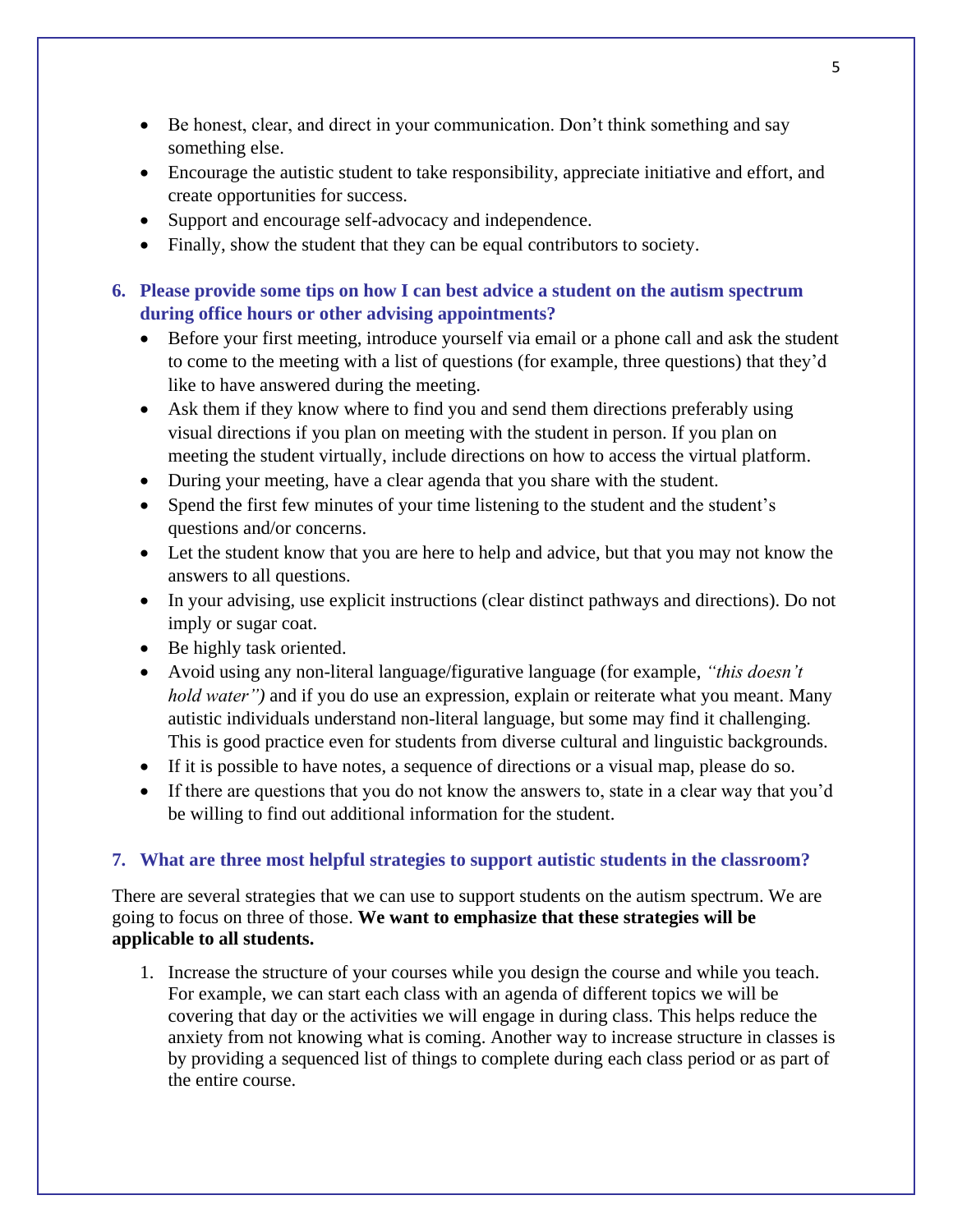- 2. We process information differently and differ in the amount of time we need to respond to both familiar and novel content. The 15-second thumb rule is ideal for responding to questions or initiating an activity. Allow your students this time. When we ask a question or encourage a student to comment during a discussion, it is always advisable to allow at least 15 seconds before we move on. You will notice that most students raise their hand only at the 15<sup>th</sup> second. In an online class, this waiting time may be even 60 seconds.
- 3. Give breaks! We all need a break during a lecture or when we are engaged in learning a large amount of information. Breaks are helpful to increase attention and motivation and help us stay focused. Provide a 3-5-minute break for every 30-minute of class time.

## **8. If the student doesn't approach me regarding their accommodations, how can I support the student?**

At the Access Center, we typically send out a letter to professors when a student registers with the Access Center. This letter includes documented accommodations that we discussed with the student. We ask that the student set up a time with their professors to discuss these accommodations. However, if students do not approach you to discuss their accommodations, you can reach out to the student. You can email the student or meet with the student individually. Let the student know that you have read their accommodation letter, and that you'd be willing to work with them in supporting their learning. You can say something along the lines of, *"Hi* 

*\_\_\_\_\_\_, I read your accommodation letter. I noticed that you need additional time during exams. What else can I do as your professor to support your learning in this class?"* By taking the first step, you let the student know that you are committed to their learning, and that you are approachable. It also helps student build a sense of trust with you. Please [contact](mailto:accesscenter@msudenver.edu) the Access Center to learn more.

#### **9. If a student has a meltdown in class, what can I do?**

A student can have a meltdown if they are overwhelmed. Some stressors can be related to class and some may not be. If the student cries during class, approach the student calmly. Step out to a quiet place, use calm but firm voice and ask the student to calm down. Once the student has calmed down sufficiently, ask the student to describe the situation or how you could help. Provide the student with a piece of paper and pen if needed. It is easier to write or show one feels than speak, especially when we are anxious or worried.

In an online class, let students know that they have the option to turn off their webcam and step outside for a few minutes if they experience any stressors during class time. Students will also benefit from knowing that they can reach out to you after class time to discuss their challenges or stressors.

Seek out supports on campus such as the Access Center, the Counseling Center, or the CARE Team.

## **10. What might be common reasons that cause anxiety for students on the autism spectrum?**

Reasons that cause anxiety for non-autistic students may be similar to those that cause anxiety for students on the autism spectrum. For example, approaching exams or presentations, competing due dates for assignments, the need to multi-task and manage time effectively, the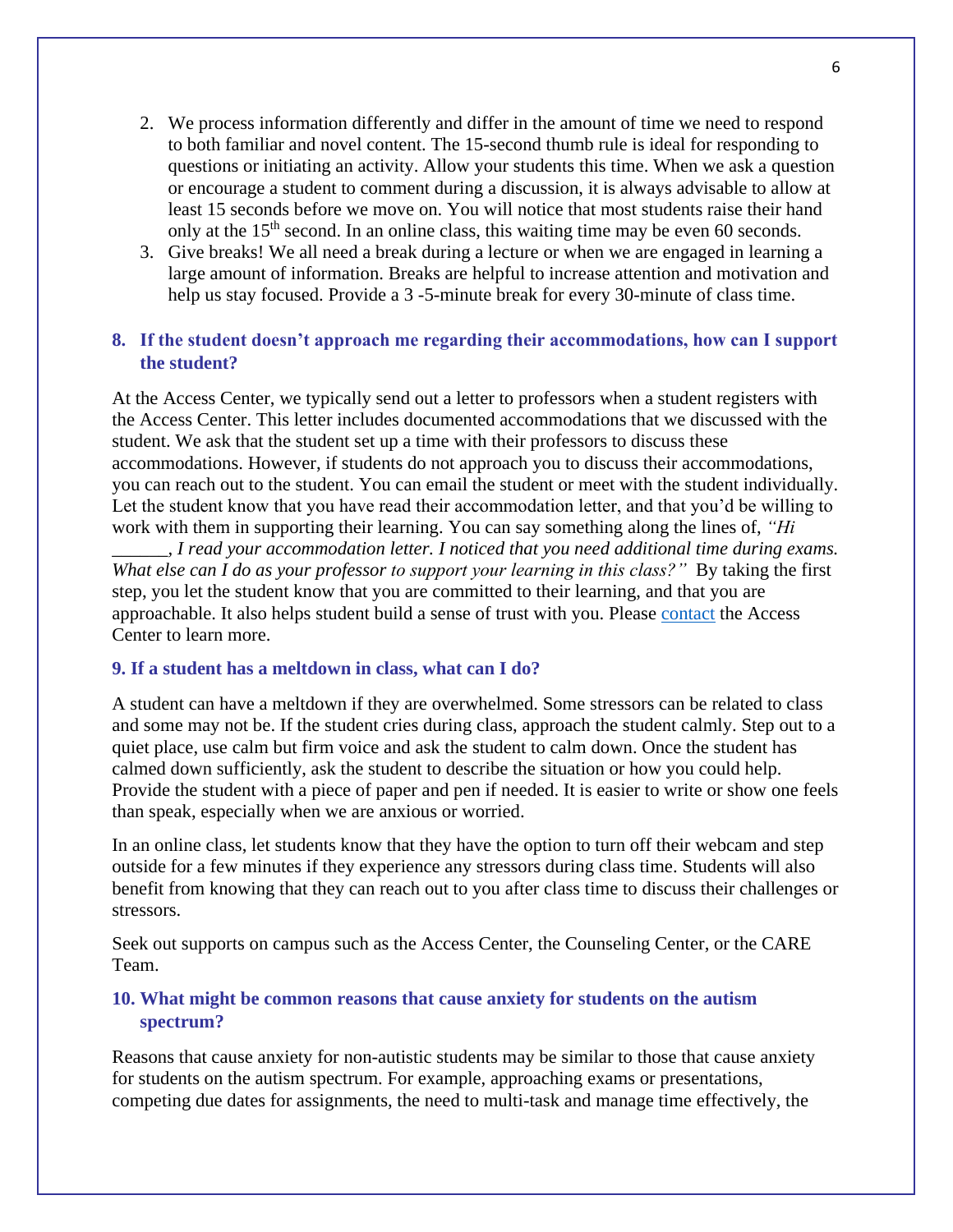need to be independent, managing finances, a lot of reading assignments, etc. Additionally, anxiety disorder is common in many adults on the autism spectrum. Some autistic individuals may be anxious due to personal or external reasons, and some of them may be on medications for anxiety. Be aware of this and seek out additional supports for the student such as counseling or being part of a support group on campus.

# **11. If a student is trying to dominate or monopolize a classroom discussion, what can I do as an instructor?**

- Include directions on class engagement in your syllabus at the beginning of the semester. Questions or comments related to class can be addressed during class time. Other comments can be addressed outside of class.
- Emphasize the importance of respecting everyone's time in class. If the student dominates a discussion, let him/her know in a calm but firm voice to clarify your expectation.
- Provide a logical solution. For example, when you ask too many questions or provide comments, we are disrupting the flow of the class and we are not respecting others' time. Let us wait until after class to take this question. Please come see me after class or I will come see you after class.
- You can also provide a post-it note/index card at the beginning of class to all students. Students can ask up to three questions during class time and they can write the remaining questions/comments in the index card.
- In an online class, ask students to raise their hand and wait for their turn to ask a question or comment. You can also use the three questions per class rule and provide few minutes toward the end of class time for additional questions. Students can also write all their additional questions on the chat, and you can address these questions after class time.

# **12. What if I do not know if the student is autistic or not?**

It doesn't matter. You do not have to know. Some individuals prefer to disclose their diagnosis and others do not. However, if you follow these strategies, they will help all students whether or not they are autistic.

If a student discloses that they are autistic, use the following steps.

- i. Is the student connected with the Access Center?
- ii. If no, please connect them to the Access Center with an email/phone call/by walking them to the Access Center.
- iii. If yes, please request to see their accommodation letter.
- iv. Ask how class is going.
- v. Ask what additional help you can provide in class or outside class.
- vi. Encourage student to meet with you during office hours
- vii. Be approachable.
- viii. Share campus resources that the student will benefit from.

It requires strength and courage to disclose a diagnosis. So, acknowledge the student for their openness to share this information with you.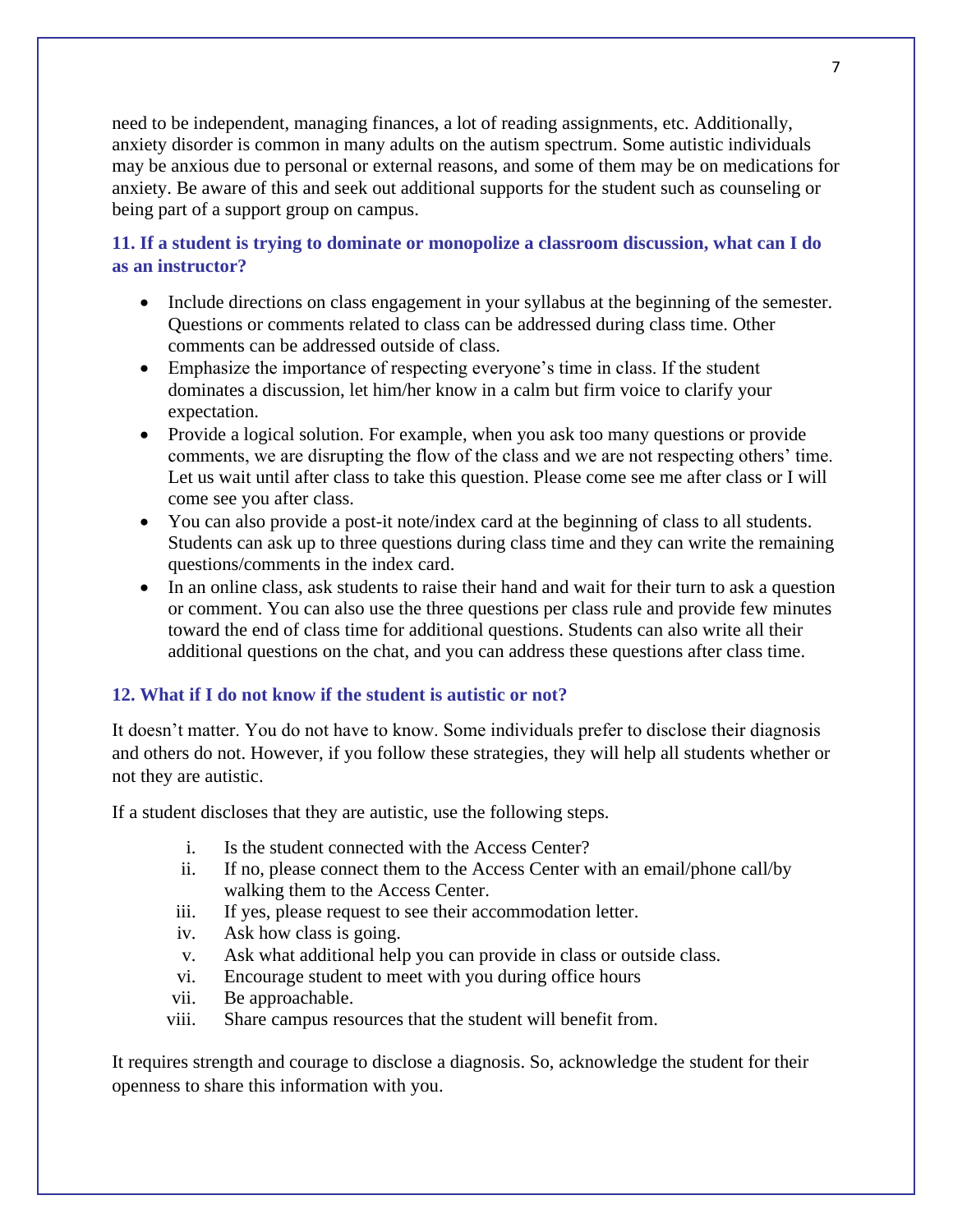| 13. Where can I learn more about autistic individuals and how to support autistic college |  |  |
|-------------------------------------------------------------------------------------------|--|--|
| students?                                                                                 |  |  |

| <b>Articles</b> |                              | <b>Books</b> |                               | <b>Websites/Webpages</b> |                               |
|-----------------|------------------------------|--------------|-------------------------------|--------------------------|-------------------------------|
|                 | Supporting Learning in       | $\bullet$    | Uniquely Human: A             |                          | <b>Learn from Autistics</b>   |
|                 | <b>Students with Autism:</b> |              | Different Way of Seeing       | $\bullet$                | Don't mourn for us            |
|                 | What do Professors Need      |              | <b>Autism (Barry Prizant)</b> |                          | <b>Autistic Self-Advocacy</b> |
|                 | to Know? Link                | ٠            | Beyond the Wall:              |                          | <b>Network</b>                |
|                 | "Putting on My Best"         |              | Personal Experiences          |                          | <b>College Autism Network</b> |
|                 | Normal": Social              |              | with Autism and Asperger      |                          |                               |
|                 | Camouflaging in Adults       |              | Syndrome (Stephen             |                          |                               |
|                 | with Autism Spectrum         |              | Shore)                        |                          |                               |
|                 | Conditions. Link             | $\bullet$    | The Autism Brain:             |                          |                               |
|                 |                              |              | Thinking Across the           |                          |                               |
|                 |                              |              | Spectrum (Temple)             |                          |                               |
|                 |                              |              | Grandin)                      |                          |                               |
|                 |                              | ٠            | Aquamarine Blue 5:            |                          |                               |
|                 |                              |              | Personal Stories of           |                          |                               |
|                 |                              |              | College Students with         |                          |                               |
|                 |                              |              | Autism (Dawn Prince-          |                          |                               |
|                 |                              |              | Hughes)                       |                          |                               |

*This booklet was collaboratively developed by the following people at Metropolitan State University of Denver.*

| <b>Steve Krizman</b>      | Associate Professor, Dept. of Journalism and Media Productions |  |  |  |
|---------------------------|----------------------------------------------------------------|--|--|--|
| Yukiko Hunter             | Instructor, Dept. of Communication Studies                     |  |  |  |
| Kim Vanhoosier-Carey      | Director, Center for Individualized Learning                   |  |  |  |
| <b>Summer Trentin</b>     | Associate Professor, Department of Art                         |  |  |  |
| <b>Ruby Matheny</b>       | Industry Navigator, Classroom to Career Hub                    |  |  |  |
| <b>Sheriff Rasheed</b>    | <b>Accessibility Coordinator, Access Center</b>                |  |  |  |
| Jenny Allert              | Assistant Professor, Dept. of Nursing                          |  |  |  |
| Shellee Dyer              | Instructor, Dept. of Engineering Technology                    |  |  |  |
| Ikaika Gleisberg          | Instructor, Dept. of Gender Studies                            |  |  |  |
| <b>Christine Gillette</b> | Instructor, Dept. of English                                   |  |  |  |
| Rebecca Prater            | Lecturer, Dept. of Management                                  |  |  |  |
| <b>Adam Melnick</b>       | Instructor, Dept. of Management                                |  |  |  |
| <b>Andrew Thangasamy</b>  | Associate Professor, Dept. of Political Sciences               |  |  |  |
| Lisken Hays               | <b>Accessibility Coordinator, Access Center</b>                |  |  |  |

*Please feel free to reach us to provide feedback on this booklet and videos. You can also reach us with any questions regarding support for students on the autism spectrum.* 

*Contact email: [ssanthan@msudenver.edu](mailto:ssanthan@msudenver.edu)*